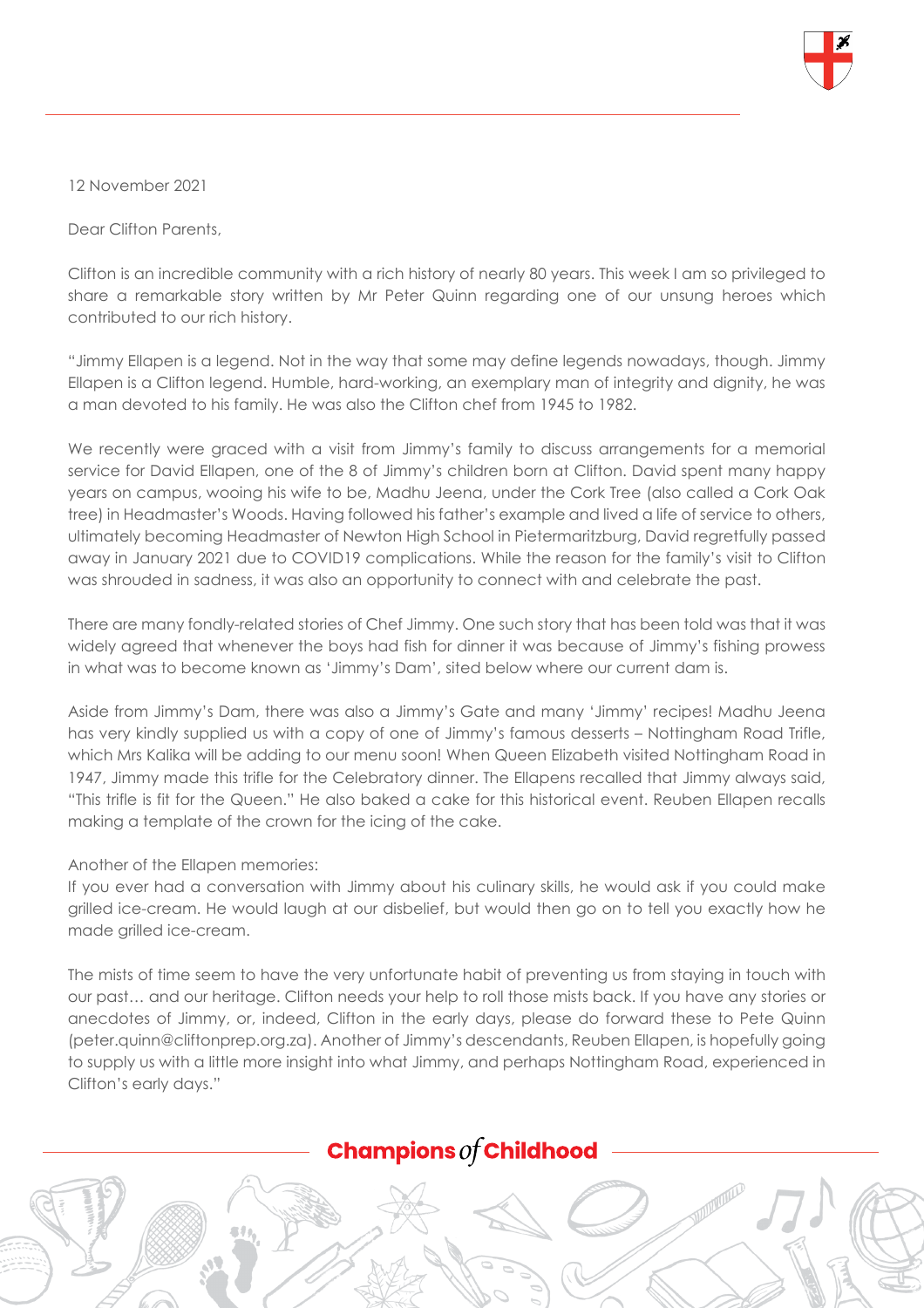



Herewith a copy of our: [weekly news:](https://youtu.be/qYP19qE4mMM) <https://youtu.be/qYP19qE4mMM>

This is what you can expect over the next two weeks:

| <b>Monday 15 November:</b>    | Gr 6V Tutor Assembly<br>Gr 6 & 7 Exams commence 08.00 - 10.00am                                                                                                                                 |
|-------------------------------|-------------------------------------------------------------------------------------------------------------------------------------------------------------------------------------------------|
| <b>Tuesday 16 November:</b>   | JP Assembly at 7.30am<br>Gr 6 & 7 Exams commence 08.00 - 10.00am<br>Gr 1 & 2 mini cricket festival vs Cowan House & St Charles                                                                  |
| <b>Wednesday 17 November:</b> | Gr 00 + 0 Nativity play dress rehearsal at 10.30am in the Chapel<br>Basketball vs Cowan House                                                                                                   |
| <b>Thursday 18 November:</b>  | Gr 1 Trip to Berg Venture departs at 8.00am<br>SP "My House has Talent" at 11.00am<br>Gr 00 + 0 Nativity Play $5.00 - 6.00$ pm<br>Compulsory Grade 6 Information evening re High Schools at 6pm |

## Champions  $of$  Childhood

**STATEMANDS**